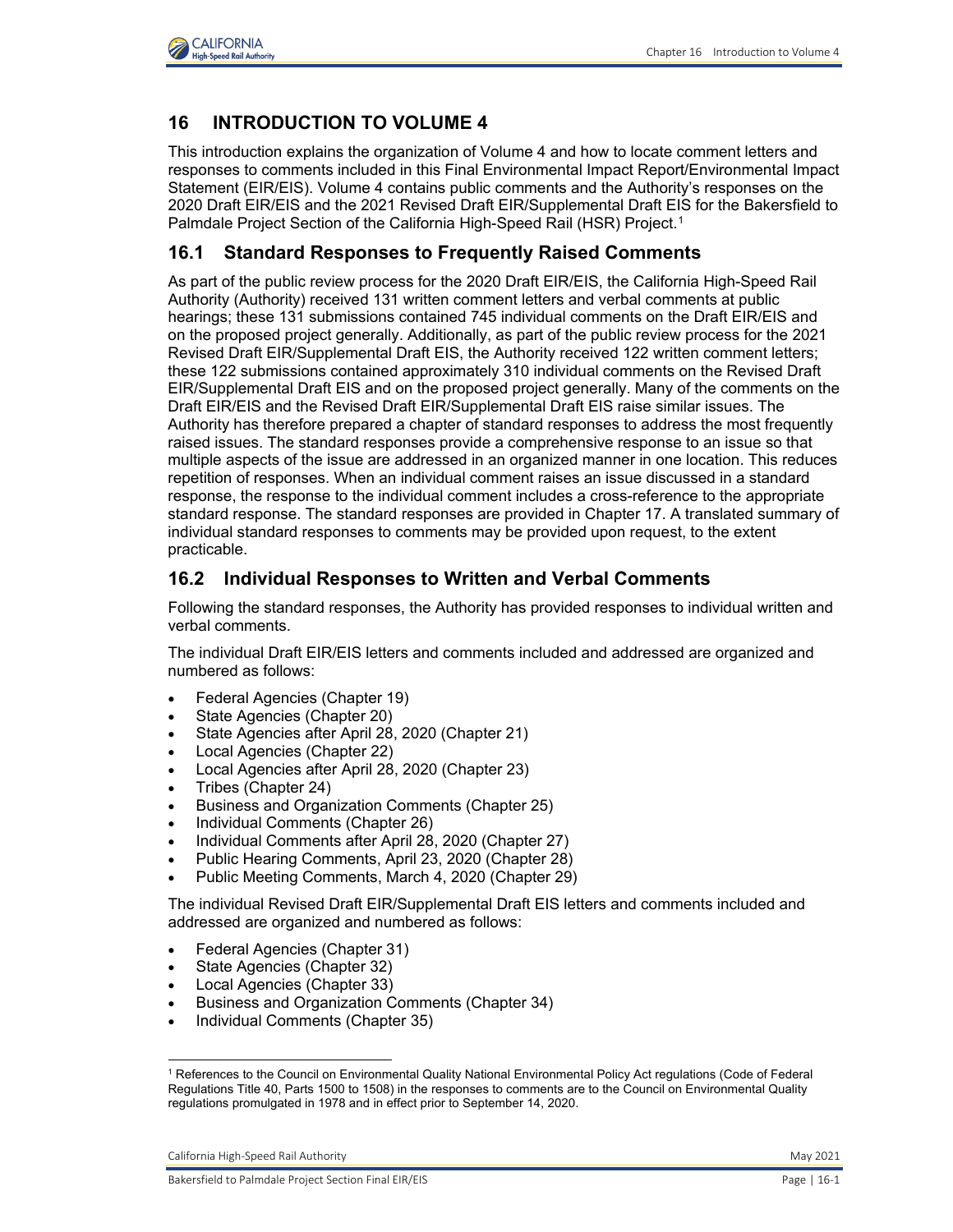

 Each written submission and oral presentation can be found under the appropriate category, by name, or if representing an organization, the name of their organization. If a commenter gave oral or written testimony at the public hearing, they will find their comments, submissions, and responses under "Public Hearing Comments." Each written comment letter sent to the Authority was assigned a number. Each comment letter and public hearing transcript has brackets in the left-hand margin with identification numbers for each comment. Some letters or oral statements have been treated as a single comment, whereas in other submissions, multiple comments have been identified, which have been numbered and responded to individually. The responses to comment(s) are located at the end of each letter or transcript. Each response is labeled with the letter/testimony identifier and comment number that relates back to that particular bracketed comment.

 A number of written comment submissions included lengthy attachments to the comment letters comments, every attachment provided with comment submissions or identified by a web link was reviewed and evaluated. In those cases where attachments included additional comments on the Draft EIR/EIS or the Revised Draft EIR/Supplemental Draft EIS, the comments were delineated and responded to. In those cases where attachments or web links contained information or studies in support of the written comment submission, the material was considered in developing the response. All attachments submitted as part of the comments have been reproduced in this or provided web links to supporting materials. In preparing the Final EIR/EIS and responses to EIR/EIS.

 The Authority received eight comment letters after the close of the Draft EIR/EIS comment period and has elected to provide responses to the comments raised in those letters. The letters received after the close of the Draft EIR/EIS comment period are included in Chapters 21, 23, and 27 of Volume 4.

and 27 of Volume 4.<br>The table of contents, provided below, includes a listing of each comment, its submission number, and the page where it can be found.

| <b>Chapter 17-Standard Responses (English)</b>                                                                                           |                                                                                                |           |  |  |
|------------------------------------------------------------------------------------------------------------------------------------------|------------------------------------------------------------------------------------------------|-----------|--|--|
| General                                                                                                                                  |                                                                                                |           |  |  |
| BP-Response-GENERAL-01                                                                                                                   | Alternatives                                                                                   | $17-1$    |  |  |
| BP-Response-GENERAL-02                                                                                                                   | Public Outreach on the Draft EIR/EIS                                                           | $17-2$    |  |  |
| BP-Response-GENERAL-03                                                                                                                   | Applicability of F-B LGA IAMFs/MMs "Stub" on the Bakersfield<br>to Palmdale Project Section    | $17-5$    |  |  |
| BP-Response-GENERAL-04<br>General Information on the Right-of-Way and Relocation<br>Processes for Residential and Business Displacements |                                                                                                |           |  |  |
| <b>Biological and Aquatic Resources (BIO)</b>                                                                                            |                                                                                                |           |  |  |
| BP-Response-BIO-01                                                                                                                       | Mitigation Measures (Resources, Details and Phasing,<br>Responsibilities, and Future Planning) | $17-8$    |  |  |
| <b>Cultural Resources (CUL)</b>                                                                                                          |                                                                                                |           |  |  |
| BP-Response-CUL-01                                                                                                                       | <b>Cesar Chavez National Monument</b>                                                          | $17 - 11$ |  |  |

# **16.3 Contents by Order of Appearance in Document**

 Chapter 18 provides a placeholder for translated summaries of individual standard responses to comments, which may be provided upon request.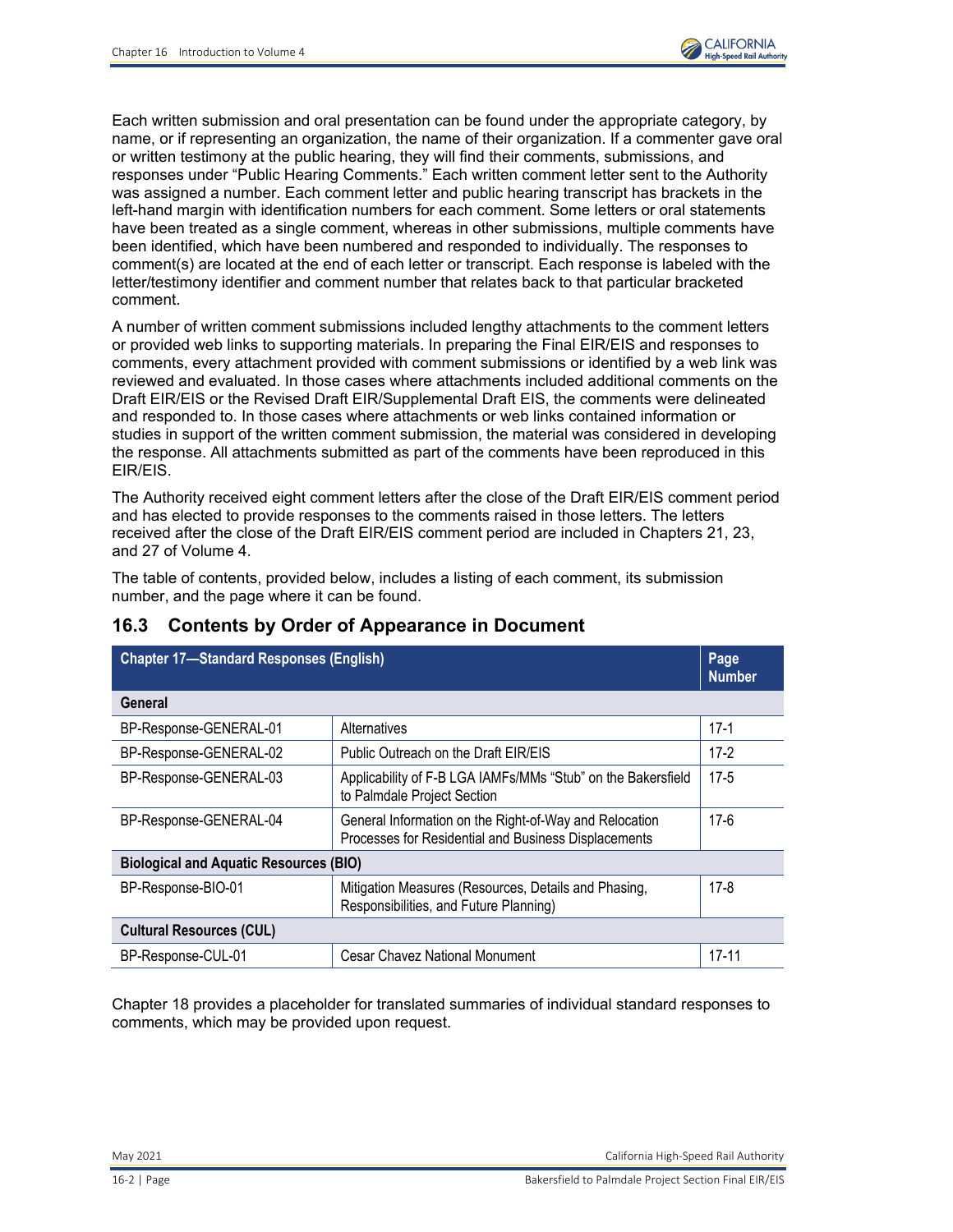

| <b>Chapter 19-Federal Agency Comments</b>                                                                                             |                                |                   |  |  |
|---------------------------------------------------------------------------------------------------------------------------------------|--------------------------------|-------------------|--|--|
| Agency                                                                                                                                | <b>Submission</b><br>Number(s) | Page<br>Number(s) |  |  |
| U.S. Department of the Interior, Bureau of Land Management, Ridgecrest Field Office,<br>Thomas V. Bickauskas, Associate Field Manager | 785                            | $19-1$            |  |  |
| U.S. Bureau of Indian Affairs, Pacific Regional Office, Justine C. Vaivai, Environmental<br><b>Protection Specialist</b>              | 693                            | $19 - 5$          |  |  |
| U.S. Department of the Interior, Bureau of Land Management, Bakersfield Field Office,<br>Christina Castellon, Realty Specialist       | 806                            | $19 - 7$          |  |  |
| Federal Emergency Management Agency, Floodplain Management and Insurance<br>Branch, Gregor Blackburn, Branch Chief                    | 751                            | $19-12$           |  |  |
| U.S. Environmental Protection Agency, Connell Dunning, NEPA Reviewer                                                                  | 807                            | 19-16             |  |  |
| U.S. Forest Service, Beth Boyst, Pacific Crest Trail Administrator                                                                    | 790                            | 19-18             |  |  |
| U.S. Department of the Interior, Office of Environmental Policy and Compliance, Janet<br>L. Whitlock, Regional Environmental Officer  | 722                            | 19-25             |  |  |
| U.S. Fish and Wildlife Service, Nina Bicknese, Senior Biologist                                                                       | 712                            | 19-35             |  |  |

| <b>High-Speed Rail Authority</b>                                                                                                             | Chapter 16 Introduction to Volume 4 |                   |
|----------------------------------------------------------------------------------------------------------------------------------------------|-------------------------------------|-------------------|
|                                                                                                                                              |                                     |                   |
| <b>Chapter 19-Federal Agency Comments</b>                                                                                                    |                                     |                   |
| <b>Agency</b>                                                                                                                                | <b>Submission</b><br>Number(s)      | Page<br>Number(s) |
| U.S. Department of the Interior, Bureau of Land Management, Ridgecrest Field Office,<br>Thomas V. Bickauskas, Associate Field Manager        | 785                                 | $19-1$            |
| U.S. Bureau of Indian Affairs, Pacific Regional Office, Justine C. Vaivai, Environmental<br><b>Protection Specialist</b>                     | 693                                 | 19-5              |
| U.S. Department of the Interior, Bureau of Land Management, Bakersfield Field Office,<br>Christina Castellon, Realty Specialist              | 806                                 | $19 - 7$          |
| Federal Emergency Management Agency, Floodplain Management and Insurance<br>Branch, Gregor Blackburn, Branch Chief                           | 751                                 | 19-12             |
| U.S. Environmental Protection Agency, Connell Dunning, NEPA Reviewer                                                                         | 807                                 | 19-16             |
| U.S. Forest Service, Beth Boyst, Pacific Crest Trail Administrator                                                                           | 790                                 | 19-18             |
| U.S. Department of the Interior, Office of Environmental Policy and Compliance, Janet<br>L. Whitlock, Regional Environmental Officer         | 722                                 | 19-25             |
| U.S. Fish and Wildlife Service, Nina Bicknese, Senior Biologist                                                                              | 712                                 | 19-35             |
|                                                                                                                                              |                                     |                   |
| <b>Chapter 20-State Agency Comments</b>                                                                                                      |                                     |                   |
| <b>Agency</b>                                                                                                                                | <b>Submission</b><br>Number(s)      | Page<br>Number(s) |
| California Department of Corrections and Rehabilitation, Dean Borg, Director                                                                 | 720                                 | $20 - 1$          |
| California Department of Fish and Wildlife, Region 4, Janice Yoshioka, Staff Services<br>Analyst                                             | 781                                 | $20 - 3$          |
| California Department of Transportation, District 6, Division of Design, Harpreet Kooner,<br>Program Manager                                 | 792                                 | 20-49             |
| California Department of Transportation, District 7, Division of Environmental Sciences,<br>Vanessa Velasco, Associate Environmental Planner | 724                                 | 20-65             |
| California Highway Patrol, Eric Broneer, Captain                                                                                             | 814                                 | $20 - 72$         |
| California Public Utilities Commission, Matthew Cervantes, Utilities Engineer                                                                | 723                                 | 20-74             |
| California Department of Toxic Substances Control, Gavin McCreary, Project Manager                                                           | 815                                 | $20 - 77$         |
| California Department of Transportation, District 9, Gayle Rosander, External Project<br>Liaison                                             | 813                                 | 20-82             |
| California Department of Transportation, District 7, Division of Environmental Planning,<br>Ronald Kosinski, Deputy District Director        | 752                                 | 20-84             |
| Chapter 21-State Agency Comments after April 28, 2020                                                                                        |                                     |                   |
| <b>Agency</b>                                                                                                                                | <b>Submission</b><br>Number(s)      | Page<br>Number(s) |
| California Department of Transportation, District 7, Division of Design, Derek Higa,<br><b>Assistant District Division Chief</b>             | 828                                 | $21 - 1$          |
| California Department of Transportation, District 6, Division of Environmental Planning,<br>Lorena Mendibles, Chief                          | 797                                 | $21-6$            |
| California Department of Fish and Wildlife, Region 4, Janice Yoshioka, Staff Services<br>Analyst                                             | 840                                 | $21 - 10$         |
| California High-Speed Rail Authority                                                                                                         |                                     | May 2021          |

| <b>Chapter 21-State Agency Comments after April 28, 2020</b>                                                                     |                                |                   |  |
|----------------------------------------------------------------------------------------------------------------------------------|--------------------------------|-------------------|--|
| <b>Agency</b>                                                                                                                    | <b>Submission</b><br>Number(s) | Page<br>Number(s) |  |
| California Department of Transportation, District 7, Division of Design, Derek Higa,<br><b>Assistant District Division Chief</b> | 828                            | $21-1$            |  |
| California Department of Transportation, District 6, Division of Environmental Planning,<br>Lorena Mendibles, Chief              | 797                            | $21-6$            |  |
| California Department of Fish and Wildlife, Region 4, Janice Yoshioka, Staff Services<br>Analyst                                 | 840                            | $21-10$           |  |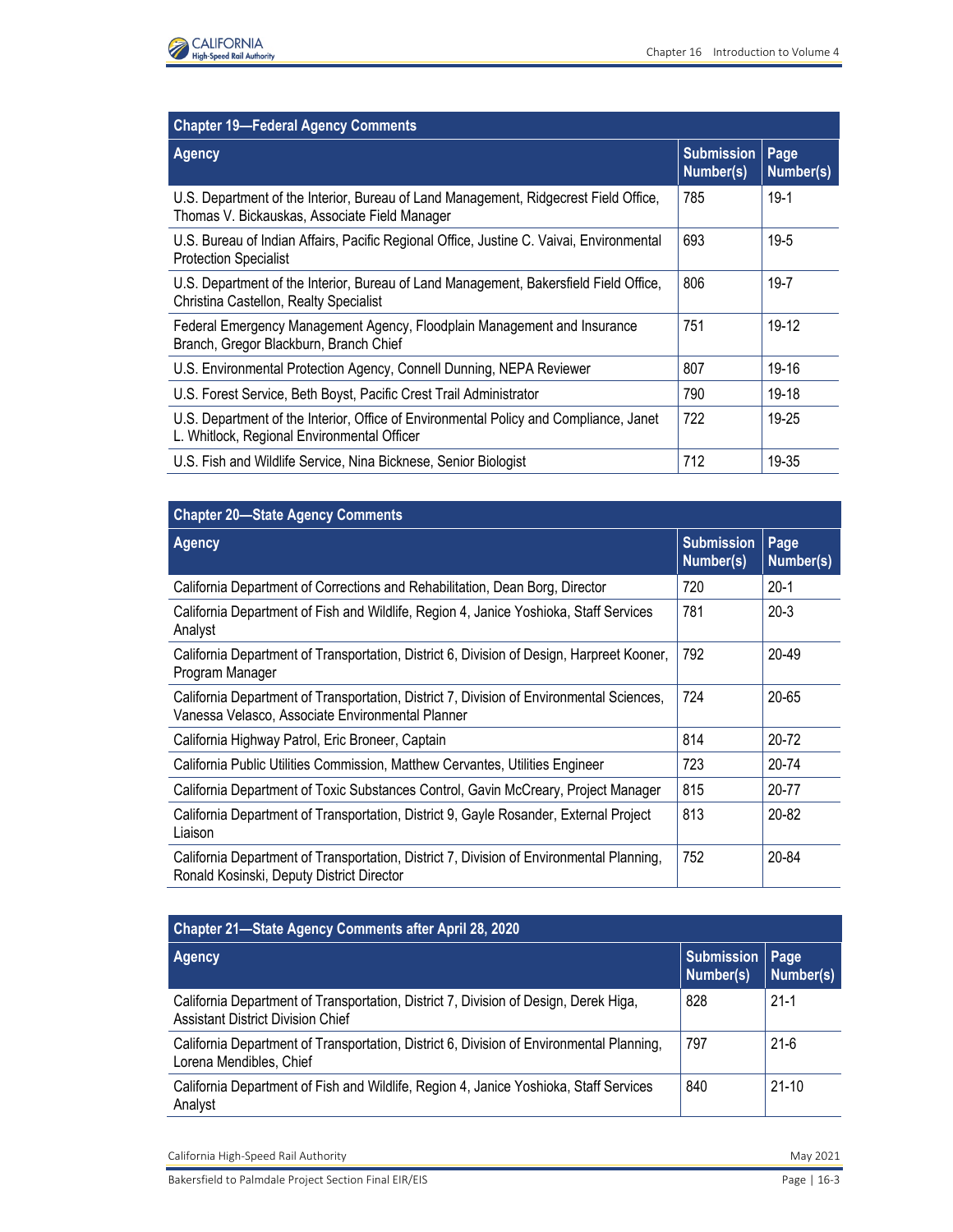

| <b>Chapter 22-Local Agency Comments</b>                                                                             |                                |                                |
|---------------------------------------------------------------------------------------------------------------------|--------------------------------|--------------------------------|
| <b>Agency</b>                                                                                                       | <b>Submission</b><br>Number(s) | Page<br>Number(s)              |
| City of Acton, Acton Town Council                                                                                   | 700                            | $22 - 1$                       |
| City of Tehachapi, Jay Schlosser, Development Services Director                                                     | 741, 711                       | 22-9, 22-69                    |
| Antelope Valley-East Kern Water Agency, Justin Livesay, Engineering Manager                                         | 775                            | 22-37                          |
| Arvin-Edison Water Storage District, Jeevan Muhar, Engineer Manager                                                 | 762                            | 22-40                          |
| City of Lancaster Development Services Department, Trolis Niebla, Senior Manager<br><b>City Engineer</b>            | 759                            | $22 - 43$                      |
| City of Palmdale, Mike Behen, Deputy City Manager                                                                   | 779                            | 22-54                          |
| County of Los Angeles Department of Regional Planning, Richard Marshalian                                           | 788                            | $22 - 71$                      |
| Greater Bakersfield Separation of Grade District, John Schuler, District Engineer                                   | 765                            | 22-84                          |
| Kern Council of Governments, Robert Ball, Deputy Director and Planning Director                                     | 770                            | 22-86                          |
| Kern County Department of Planning and Natural Resources, Lorelei Oviatt, Director                                  | 710                            | 22-95                          |
| Kern County Department of Public Works, Alexa Kolosky, Planner III                                                  |                                | 22-101                         |
| Kern High School District, Scott Cole, Deputy Superintendent                                                        | 691                            | 22-103                         |
| Kern High School District, Jenny Hannah Brown, Facilities Director                                                  | 805                            | 22-105                         |
| Lancaster School District, Iris Ramirez                                                                             |                                | 22-112                         |
| Los Angeles County Department of Public Works, Mateusz Suska, Bikeway<br>Coordinator                                | 696                            | 22-114                         |
| Los Angeles County Department of Public Works, Toan Duong, Civil Engineer                                           | 787                            | 22-116                         |
| Los Angeles County Sanitation Districts, Adriana Raza, Customer Service Specialist                                  | 702, 721,<br>695               | 22-119, 22-<br>121, 22-<br>148 |
| Los Angeles Department of Water and Power, Charles Holloway, Manager of<br>Environmental Planning and Assessment    | 725                            | 22-123                         |
| Los Angeles Department of Water and Power, Nadia Parker, Manager of<br><b>Environmental Planning and Assessment</b> | 755                            | 22-134                         |
| North Los Angeles County Transportation Coalition Joint Powers Authority, Arthur<br>Sohikian, Executive Director    | 758                            | 22-145                         |

| <b>Chapter 23-Local Agency Comments after April 28, 2020</b>                                               |                                |                   |  |
|------------------------------------------------------------------------------------------------------------|--------------------------------|-------------------|--|
| Agency                                                                                                     | <b>Submission</b><br>Number(s) | Page<br>Number(s) |  |
| Kern County Public Works Department, Michael Dillenbeck, Public Works Manager                              | 782                            | $23-1$            |  |
| San Joaquin Valley Air Pollution Control District, Arnaud Marjollet, Director of Permit<br><b>Services</b> | 829                            | $23-9$            |  |
| Southern California Regional Rail Authority, Planning and Development, Roderick<br>Diaz, Director          | 793                            | $23 - 21$         |  |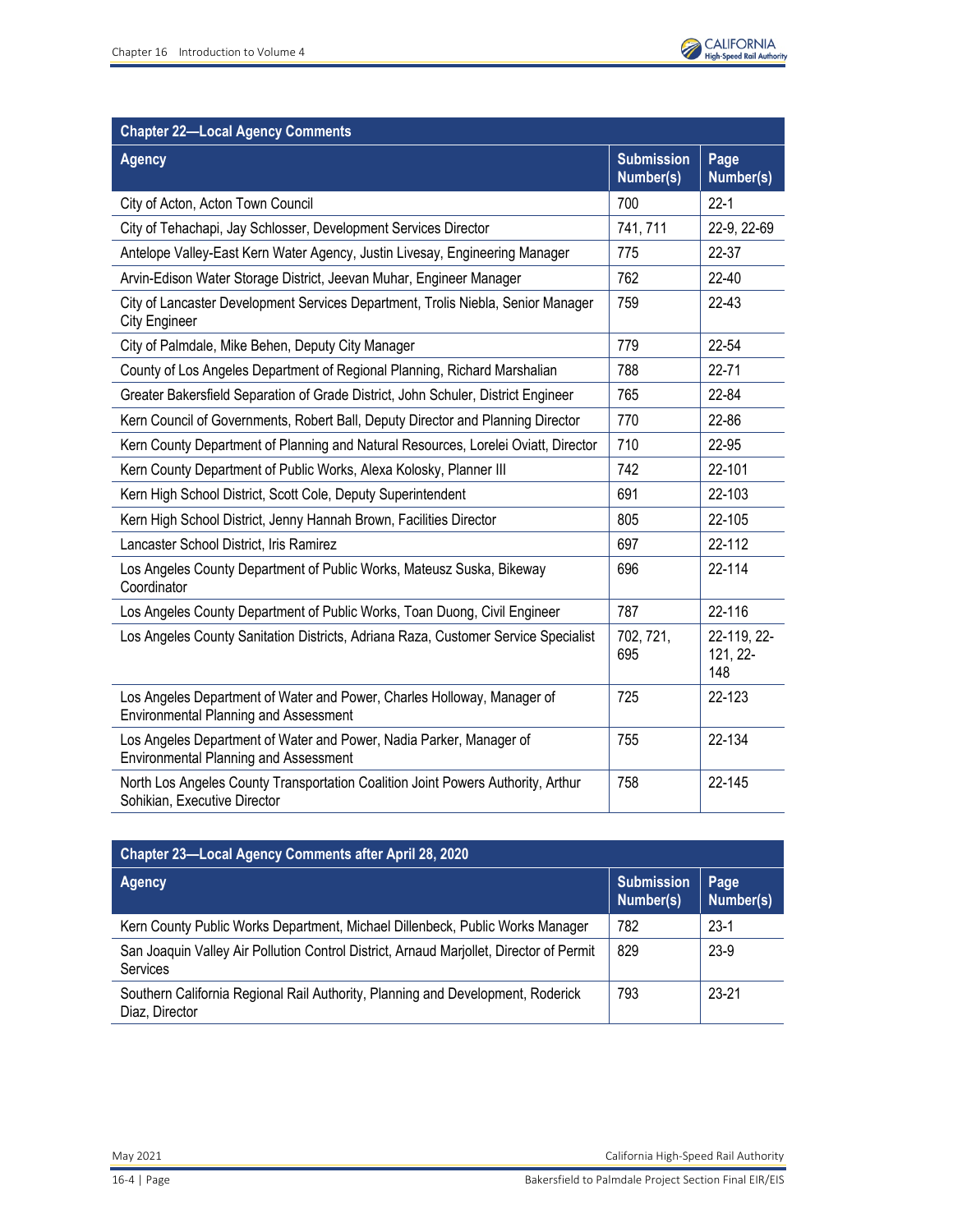

| <b>Chapter 24-Tribes</b>                                                                |                                |           |
|-----------------------------------------------------------------------------------------|--------------------------------|-----------|
| Tribe                                                                                   | Submission   Page<br>Number(s) | Number(s) |
| Santa Ynez Tribe of Chumash Indians, Sam Cohen, Government Affairs and Legal<br>Officer | 719                            | $24-1$    |

| <b>Chapter 24-Tribes</b>                                                                                  |                                |                        |
|-----------------------------------------------------------------------------------------------------------|--------------------------------|------------------------|
| <b>Tribe</b>                                                                                              | <b>Submission</b><br>Number(s) | Page<br>Number(s)      |
| Santa Ynez Tribe of Chumash Indians, Sam Cohen, Government Affairs and Legal<br>Officer                   | 719                            | $24-1$                 |
| <b>Chapter 25-Businesses and Organizations</b>                                                            |                                |                        |
| <b>Business</b>                                                                                           | <b>Submission</b><br>Number(s) | Page<br>Number(s)      |
| DeLu Ventures                                                                                             | 728                            | $25 - 1$               |
| Rudy Niederer                                                                                             | 747                            | $25 - 4$               |
| Paul Tecson, 3-D Capital Realty Investment, LLC                                                           | 703                            | $25 - 6$               |
| Best and Kreiger LLP, Michelle Oullette (on behalf of CalPortland Cement<br>Company)                      | 804                            | $25-9$                 |
| Brookfield Renewable, Jared Cooley, Senior Manager Operations                                             | 707, 708                       | 25-31, 25-33           |
| California Wildlife Foundation/California Oaks, Angela Moskow, Information<br>Network Manager             | 783                            | 25-35                  |
| Californians for High-Speed Rail, Johanna Coronado, Government Affairs<br>Associate                       | 705                            | 25-46                  |
| Center for Biological Diversity, Ileene Anderson, Senior Scientist/Public Lands<br><b>Desert Director</b> | 714, 716,<br>777               | 25-49,<br>25-51, 25-53 |
| <b>KGET TV, Robert Price</b>                                                                              | 769                            | 25-92                  |
| Land Veritas Corp., Tracey Brownfield, President                                                          | 786                            | 25-94                  |
| Loop Ranch LLC, John Broome, Representative                                                               | 768                            | 25-109                 |
| Mead & Hunt Inc./M & H Architecture, Inc., Lisa Harmon, Aviation/Environmental<br>Planner                 | 717, 726                       | $25 - 113$ ,<br>25-115 |
| National Chavez Center/Cesar Chavez Foundation, Jairo Lopez, Staff Attorney                               | 791                            | 25-117                 |
| National Trust for Historic Preservation, Betsy Merritt, Deputy General Council                           | 778                            | 25-140                 |
| Pacific Crest Trail Association, Ben Barry, Southern Sierra Regional Representative                       | 763                            | 25-145                 |
| SC Wildlands, Kristeen Penrod, Director                                                                   | 780                            | 25-161                 |
| Streetsblog Los Angeles, Joe Linton, Editor                                                               | 690                            | 25-171                 |
| Tanxh, Frank Lloyd                                                                                        | 698                            | 25-173                 |
| Tejon Ranch Company, Hugh McMahon, Executive Vice President of Real Estate                                | 706                            | 25-175                 |
| The Nature Conservancy San Diego, Cara Lacey, Associate Director Cities<br>Program                        | 789                            | 25-180                 |
| UC Davis Wildlife Health Center, T. Winston Vickers, Associate Veterinarian                               | 767, 794                       | 25-199,<br>25-201      |
| Union Pacific Railroad, Adrian Guerrero, Network Planning and Operations                                  | 760                            | 25-205                 |
| University of Antelope Valley, Luz Sandoval, Executive Assistant to the Vice<br>President                 | 699                            | 25-211                 |
| University of Arizona, Wyatt Philabaum                                                                    | 709                            | 25-213                 |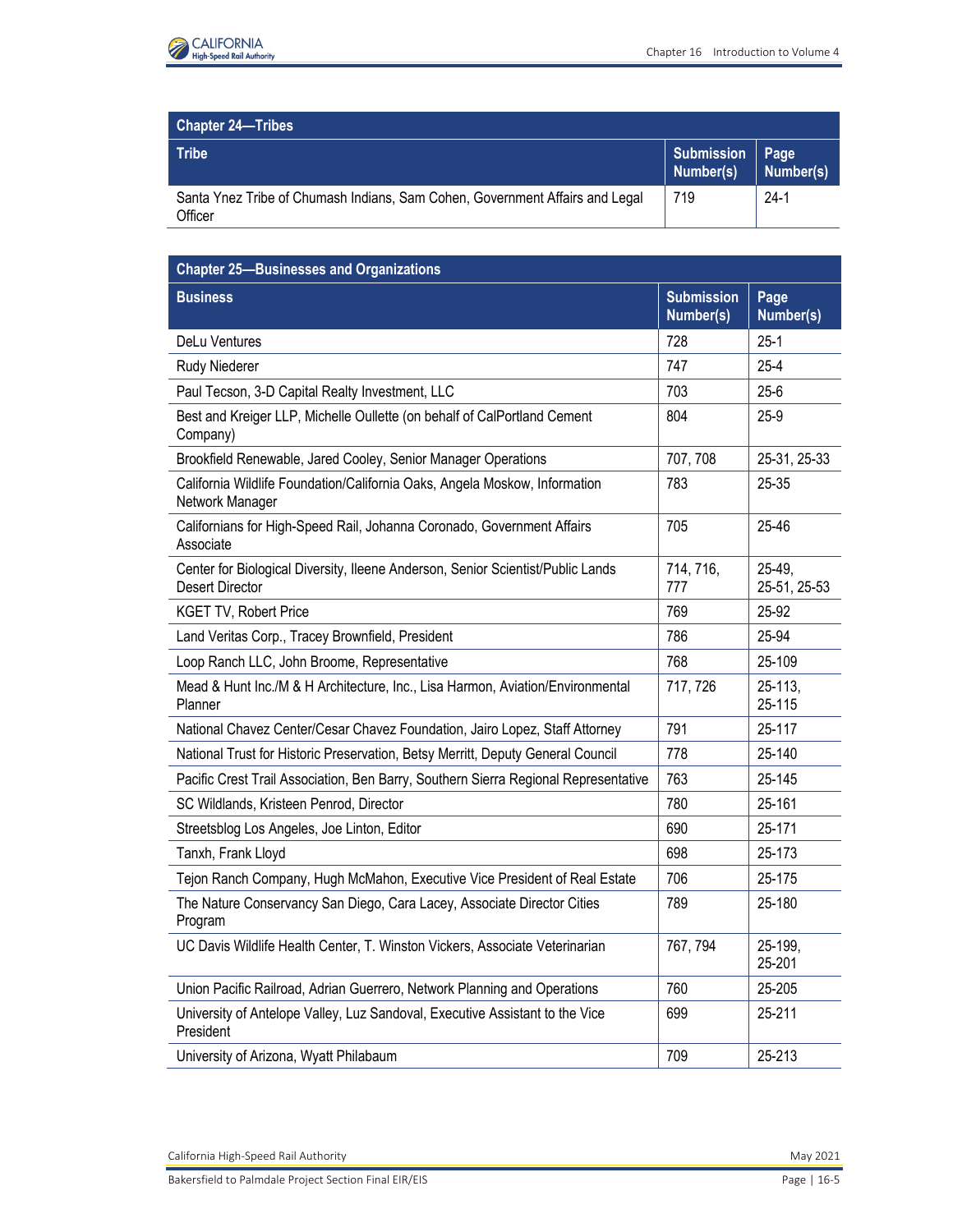

| <b>Chapter 26-Individual Comments by Last Name</b> |                   |                             |                |  |
|----------------------------------------------------|-------------------|-----------------------------|----------------|--|
| <b>Last Name</b>                                   | <b>First Name</b> | <b>Submission Number(s)</b> | Page Number(s) |  |
| Quan                                               | Matthew           | 686                         | $26-1$         |  |
| Hoagland                                           | Robert            | 692                         | $26-3$         |  |
| Brandelli                                          | Wesley            | 704                         | $26 - 5$       |  |
| Johnson                                            | Henry             | 713                         | $26 - 8$       |  |
| Stallman                                           | Jim               | 715                         | $26-10$        |  |
| Scott                                              | Randall           | 718                         | $26-12$        |  |
| Alvarado                                           | Alonso            | 727                         | $26 - 14$      |  |
| <b>Borak</b>                                       | Harold            | 729                         | $26 - 16$      |  |
| Cole                                               | Elaine            | 730                         | $26 - 18$      |  |
| Moore                                              | Larry             | 731                         | $26 - 20$      |  |
| Tope                                               | Dennis            | 732, 810                    | 26-22, 26-69   |  |
| Yanez                                              | Alonso            | 733                         | 26-24          |  |
| Adams                                              | James             | 734                         | $26 - 26$      |  |
| Castro                                             | Carol             | 735                         | 26-28          |  |
| Inglehart                                          | Patterson         | 736                         | $26 - 30$      |  |
| Miller                                             | Audia             | 737                         | 26-32          |  |
| Dorr                                               | William           | 738                         | 26-34          |  |
| Calande                                            | <b>Bryan</b>      | 739                         | 26-36          |  |
| Amavizca                                           | Marco             | 740                         | 26-38          |  |
| Gutierrez                                          | Carmen            | 744                         | $26 - 40$      |  |
| Principe                                           | Zack              | 745                         | 26-42          |  |
| Penrade                                            | Christine         | 746                         | 26-44          |  |
| Chandler                                           | Annag             | 749                         | 26-46          |  |
| Mullen                                             | Dan               | 753                         | 26-48          |  |
| McDonald                                           | James             | 754                         | $26 - 50$      |  |
| Lewis                                              | Steve             | 756                         | 26-53          |  |
| Williamson                                         | Larry             | 757                         | 26-56          |  |
| Abdelaal                                           | Elsayed           | 771                         | 26-58          |  |
| <b>Brown</b>                                       | Jenny Hannah      | 784                         | 26-60          |  |
| blayneepps@gmail.com                               |                   | 796                         | 26-64          |  |
| Sunderman                                          | Kirk              | 799                         | 26-66          |  |
| LeDuc                                              | Larry             | 764                         | 26-72          |  |
| Nelson                                             | Marygail          | 688                         | 26-74          |  |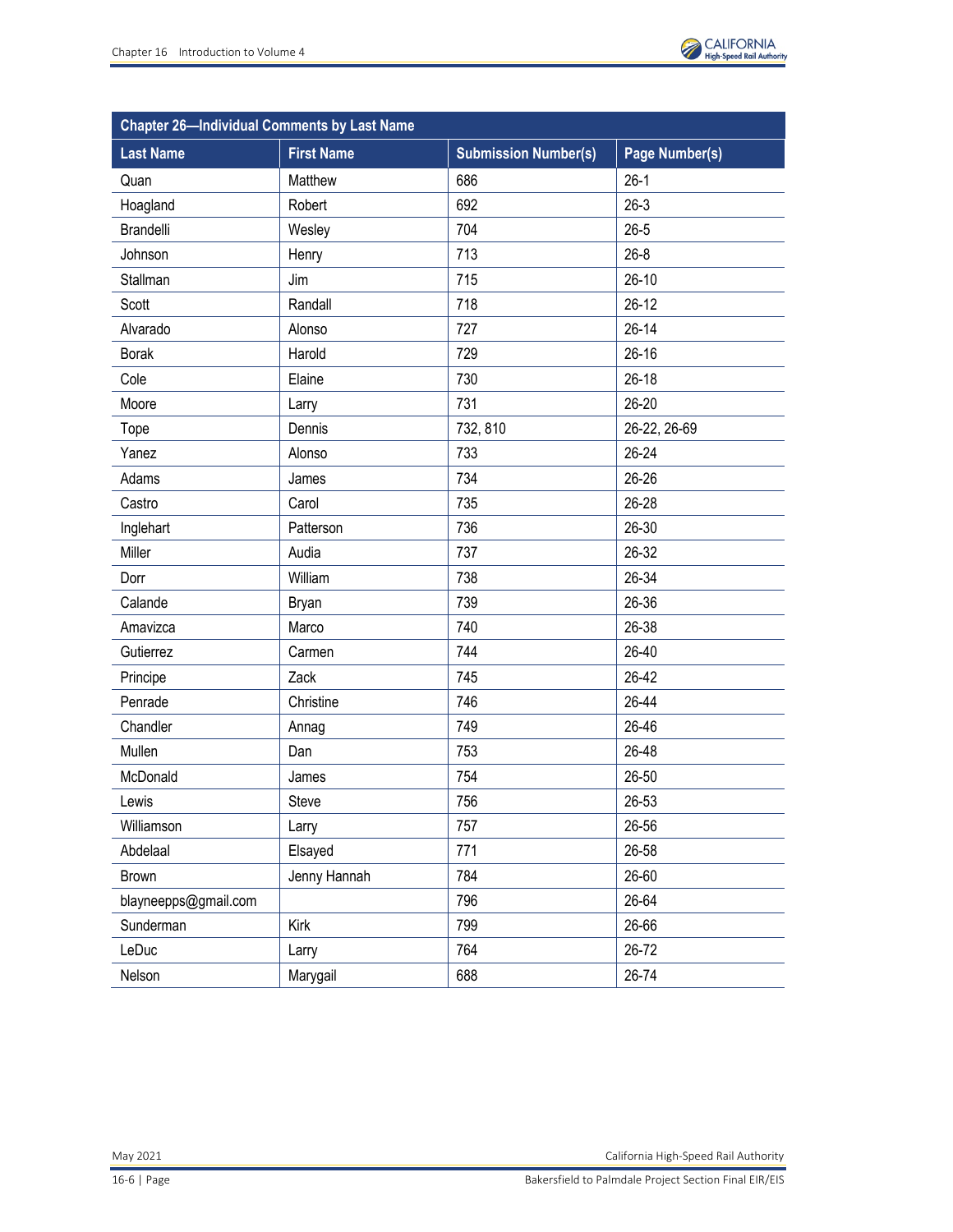

| Chapter 27-Individual Comments by Last Name after April 28, 2020 |                   |                             |                |  |
|------------------------------------------------------------------|-------------------|-----------------------------|----------------|--|
| <b>Last Name</b>                                                 | <b>First Name</b> | <b>Submission Number(s)</b> | Page Number(s) |  |
| Alcosta                                                          | Albert            | 808                         | $27-1$         |  |
| Castro                                                           | Carol             | 809                         | $27-3$         |  |
| Oxnivardt                                                        | Knudt             | 812                         | $27 - 5$       |  |

|                       | Chapter 27-Individual Comments by Last Name after April 28, 2020                  |                             |                   |           |
|-----------------------|-----------------------------------------------------------------------------------|-----------------------------|-------------------|-----------|
| <b>Last Name</b>      | <b>First Name</b>                                                                 | <b>Submission Number(s)</b> | Page Number(s)    |           |
| Alcosta               | Albert                                                                            | 808                         | $27-1$            |           |
| Castro                | Carol                                                                             | 809                         | $27 - 3$          |           |
| Oxnivardt             | Knudt                                                                             | 812                         | $27 - 5$          |           |
|                       |                                                                                   |                             |                   |           |
|                       | Chapter 28-Public Hearing Comments, April 23, 2020                                |                             |                   |           |
| <b>Last Name</b>      | <b>First Name</b>                                                                 | <b>Submission Number(s)</b> | Page Number(s)    |           |
| Sohikian              | Arthur, North Los Angeles County<br><b>Transportation Coalition JPA</b>           | 816                         | $28-1$            |           |
| Anderson              | Ileene, Center for Biological<br><b>Diversity</b>                                 | 817                         | $28 - 5$          |           |
| Hofbauer              | Steve, City of Palmdale                                                           | 818                         | $28 - 10$         |           |
| Livingston            | Adam, Sequoia Riverlands Trust                                                    | 819                         | $28-13$           |           |
| Behen                 | Mike, City of Palmdale                                                            | 820                         | $28 - 15$         |           |
| Hightower             | Troy                                                                              | 821                         | $28 - 18$         |           |
| Greenfield            | Susan                                                                             | 822                         | $28 - 21$         |           |
| McIntyre              | Tina, CalPortland Company                                                         | 823                         | 28-24             |           |
| Spalding              | John, Kern-Inyo-Mono County<br><b>Building and Construction Trades</b><br>Council | 824                         | 28-30             |           |
| Joyce                 | John, Rosamond News                                                               | 825, 826                    | 28-32, 28-36      |           |
| Snow                  | Gib, Snow Orthodontics                                                            | 827                         | 28-39             |           |
|                       | Chapter 29-Public Meeting Comments, March 4, 2020                                 |                             |                   |           |
| <b>Last Name</b>      | <b>First Name</b>                                                                 | <b>Submission Number(s)</b> | Page Number(s)    |           |
| Potter                | Daniel                                                                            | 748                         | $29-1$            |           |
| Weddell               | Whitney                                                                           | 800                         | $29-3$            |           |
| Ayer                  | Jacqueline, The Acton Town<br>Council                                             | 801                         | $29 - 5$          |           |
| Spoelstra             | Duane                                                                             | 802                         | 29-9              |           |
| Goeschl               | Don                                                                               | 803                         | 29-11             |           |
| Ball                  | Rob, Kern Council of<br>Governments                                               | 811                         | 29-14             |           |
|                       | <b>Chapter 31-Federal Agency Comments</b>                                         |                             |                   |           |
| <b>Agency</b>         |                                                                                   |                             | <b>Submission</b> | Page      |
|                       |                                                                                   |                             | Number(s)         | Number(s) |
| <b>Review Manager</b> | U.S. Environmental Protection Agency, Jean Prijatel, Manager, Environmental       |                             | 991               | $31 - 1$  |

| <b>Chapter 29-Public Meeting Comments, March 4, 2020</b> |                                       |                             |                |  |
|----------------------------------------------------------|---------------------------------------|-----------------------------|----------------|--|
| <b>Last Name</b>                                         | <b>First Name</b>                     | <b>Submission Number(s)</b> | Page Number(s) |  |
| Potter                                                   | Daniel                                | 748                         | $29-1$         |  |
| Weddell                                                  | Whitney                               | 800                         | $29-3$         |  |
| Ayer                                                     | Jacqueline, The Acton Town<br>Council | 801                         | $29 - 5$       |  |
| Spoelstra                                                | Duane                                 | 802                         | 29-9           |  |
| Goeschl                                                  | Don                                   | 803                         | 29-11          |  |
| Ball                                                     | Rob, Kern Council of<br>Governments   | 811                         | 29-14          |  |

| <b>Chapter 31-Federal Agency Comments</b>                                                            |                                |                          |
|------------------------------------------------------------------------------------------------------|--------------------------------|--------------------------|
| Agency                                                                                               | <b>Submission</b><br>Number(s) | <b>Page</b><br>Number(s) |
| U.S. Environmental Protection Agency, Jean Prijatel, Manager, Environmental<br><b>Review Manager</b> | 991                            | $31-1$                   |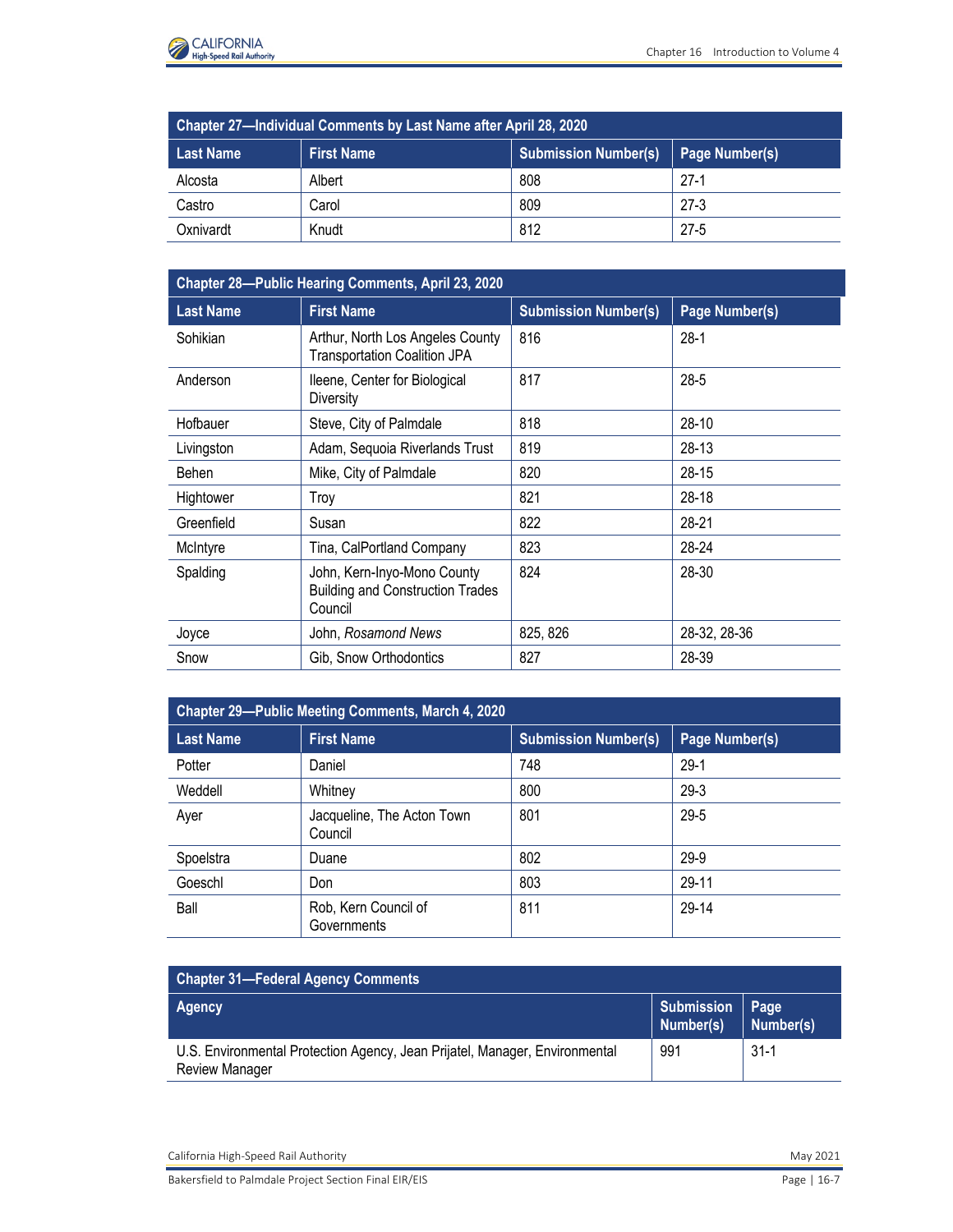

| <b>Chapter 32-State Agency Comments</b>                                                                    |                                |                   |  |
|------------------------------------------------------------------------------------------------------------|--------------------------------|-------------------|--|
| Agency                                                                                                     | <b>Submission</b><br>Number(s) | Page<br>Number(s) |  |
| California Department of Corrections and Rehabilitation, Dean Borg, Director                               | 971                            | $32-1$            |  |
| California Department of Fish and Wildlife, Region 4, Julie Vance, Regional<br>Manager                     | 988                            | $32-3$            |  |
| California Department of Forestry and Fire Protection Tulare Unit, David Shy,<br>Division Chief - Pre Fire | 881                            | $32-32$           |  |
| California Department of Transportation, District 7, Mario Mariotta, Biologist                             | 921, 946                       | 32-35, 32-37      |  |
| California Department of Transportation, District 9, Gayle Rosander, External<br>Project Liaison           | 982                            | $32-39$           |  |
| California Highway Patrol, (Rudy Rodriguez, Lieutenant                                                     | 983                            | $32 - 41$         |  |

| <b>Chapter 33-Local Agency Comments</b>                                         |                                |                   |  |
|---------------------------------------------------------------------------------|--------------------------------|-------------------|--|
| <b>Agency</b>                                                                   | <b>Submission</b><br>Number(s) | Page<br>Number(s) |  |
| City of Palmdale, Mike Behen, Deputy City Manager                               | 992                            | $33-1$            |  |
| City of Tehachapi, Jay Schlosser, Development Services Director                 | 866, 872                       | $33-3, 33-5$      |  |
| Kern Council of Governments, Robert Ball, Deputy Director and Planning Director | 908, 874                       | 33-7, 33-13       |  |
| Kern County Fire Department, Jeff Gletne, Forester                              | 969                            | $33 - 15$         |  |
| Kern High School District, Mike Zulfa, Associate Superintendent of Business     | 865                            | $33 - 17$         |  |

| <b>Chapter 34-Businesses and Organizations</b>                |                                |                   |  |
|---------------------------------------------------------------|--------------------------------|-------------------|--|
| <b>Business</b>                                               | <b>Submission</b><br>Number(s) | Page<br>Number(s) |  |
| Border Lands Blood Works, Dustin Downing                      | 903                            | $34-1$            |  |
| California Quarry Products, Stuart Jay                        | 902                            | $34 - 4$          |  |
| California Wildlife Foundation/California Oaks, Angela Moscow | 967                            | $34-6$            |  |
| Californians for High-Speed Rail CA4HSR, Troy Hightower       | 909                            | $34 - 12$         |  |
| Center for Biological Diversity, Tiffany Yap                  | 968                            | $34-17$           |  |
| Kern River Family Mortuary, Rob Harding                       | 879                            | 34-47             |  |
| Land Veritas Corp., H. Tracey Brownfield                      | 928                            | 34-49             |  |
| Mullenax Ranch, LLC, Alex Mullenax                            | 951                            | 34-63             |  |
| Mullenax Ranch, LLC, Ernie Mullenax                           | 953                            | 34-66             |  |
| Red House Barbeque and The Shed's Restaurants, Mano Lujan     | 950                            | 34-68             |  |
| Tejon Ranch, Derek Abbott                                     | 987                            | 34-70             |  |
| The Lacava Group, Tony Lacava                                 | 868                            | 34-73             |  |
| The Nature Conservancy, Cara Lacey                            | 970                            | 34-75             |  |
| University of Arizona, Christina Evans                        | 913                            | 34-88             |  |
| University of Arizona, Ella Kaufman                           | 914                            | 34-93             |  |
| University of Arizona, Camille McCollum                       | 917                            | 34-98             |  |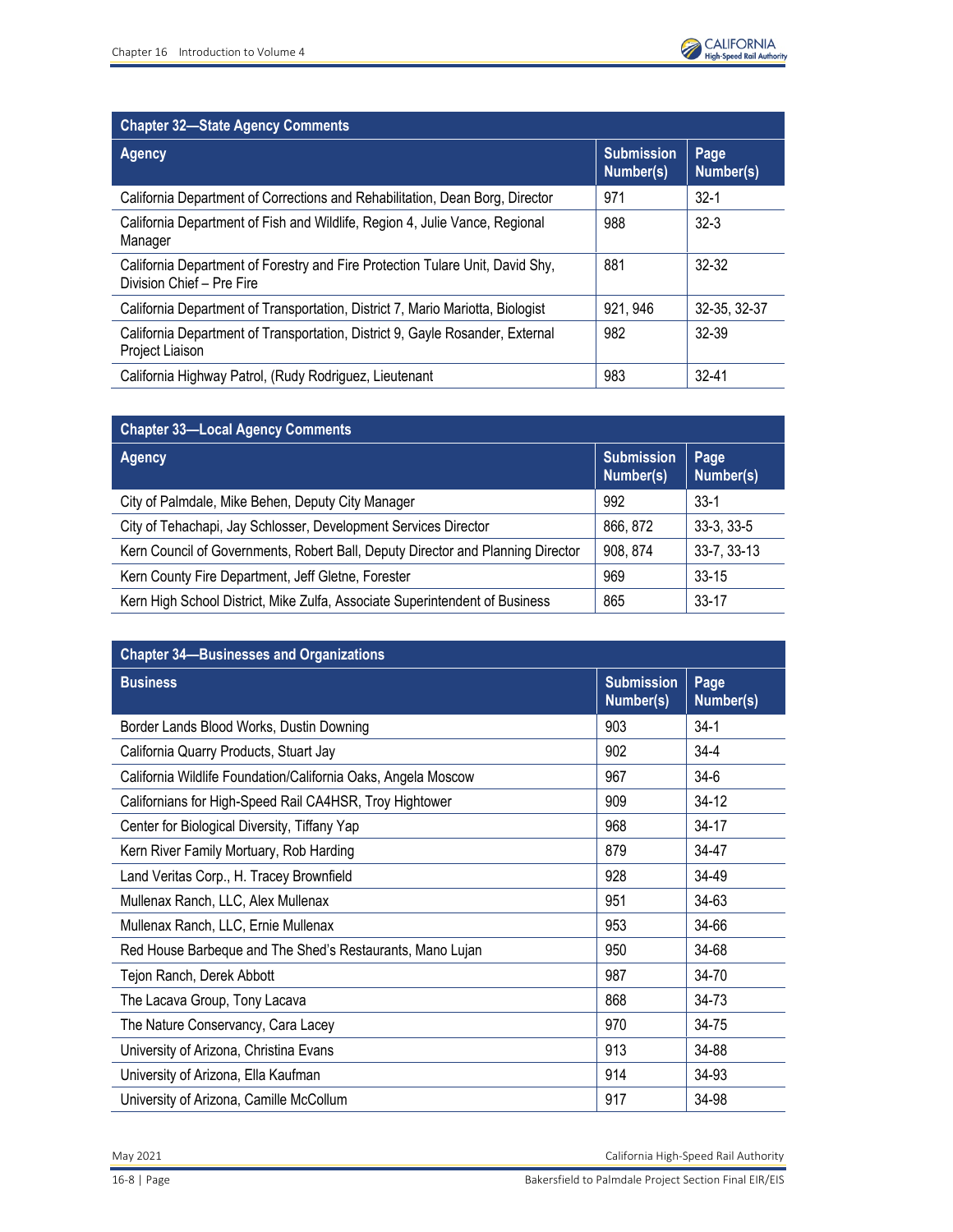

| <b>Chapter 35-Individual Comments by Last Name</b> |                      |                                |                                    |  |
|----------------------------------------------------|----------------------|--------------------------------|------------------------------------|--|
| <b>Last Name</b>                                   | <b>First Name</b>    | <b>Submission</b><br>Number(s) | Page Number(s)                     |  |
| Adams                                              | Sandra               | 886                            | $35-1$                             |  |
| Amparan                                            | Kimberly             | 934                            | $35-3$                             |  |
| Anderson                                           | Christie             | 975                            | $35 - 5$                           |  |
| Anonymous                                          |                      | 876, 937, 942, 949,<br>959     | 35-7, 35-9, 35-11,<br>35-13, 35-16 |  |
| Austin                                             | Nancy                | 867                            | $35 - 18$                          |  |
| <b>Baker</b>                                       | Tuesday              | 911                            | 35-20                              |  |
| <b>Barrett</b>                                     | Wendy                | 889                            | 35-22                              |  |
| Batea                                              | Samantha             | 910                            | 35-24                              |  |
| Bay                                                | Cheryl               | 952                            | 35-26                              |  |
| <b>Beavers</b>                                     | Nancy                | 930                            | 35-30                              |  |
| <b>Benavides</b>                                   | Misty                | 973                            | 35-32                              |  |
| Blondia                                            | Amarilla             | 978                            | 35-34                              |  |
| Bowman                                             | Kathlene             | 915                            | 35-36                              |  |
| <b>Brant</b>                                       | Patricia             | 948                            | 35-38                              |  |
| <b>Brehm</b>                                       | Heinz                | 924                            | 35-41                              |  |
| <b>Brown</b>                                       | Alia                 | 962                            | 35-45                              |  |
| Brumberger                                         | Jesse                | 925, 927                       | 35-47, 35-50                       |  |
| <b>Budge</b>                                       | Key                  | 882                            | 35-52                              |  |
| <b>Butela</b>                                      | Michael              | 896                            | 35-54                              |  |
| Cabrera                                            | Margaret             | 894                            | 35-56                              |  |
| Carey                                              | Jennifer             | 883                            | 35-58                              |  |
| Casterline                                         | Susan                | 888                            | 35-60                              |  |
| Castro                                             | Robert               | 956                            | 35-62                              |  |
| Close                                              | Raymond and Margaret | 947                            | 35-64                              |  |
| Cruise                                             | Gordon               | 954                            | 35-66                              |  |
| Dalquist                                           | Eric                 | 940                            | 35-68                              |  |
| Davis                                              | Lindsay              | 960                            | 35-70                              |  |
| Dixon                                              | Robert               | 966                            | 35-72                              |  |
| Dohr                                               | William              | 871                            | 35-75                              |  |
| Dull                                               | Patricia             | 922                            | 35-77                              |  |
| Dwight                                             | Kimberly             | 958                            | 35-79                              |  |
| Foster                                             | Mark                 | 891                            | $35 - 81$                          |  |
| Fox                                                | Mark                 | 870                            | 35-83                              |  |
| Gomez                                              | Anissa               | 986                            | 35-85                              |  |
| Hand                                               | Deborah              | 920                            | 35-87                              |  |
| Heaton                                             | Eileen               | 984                            | 35-90                              |  |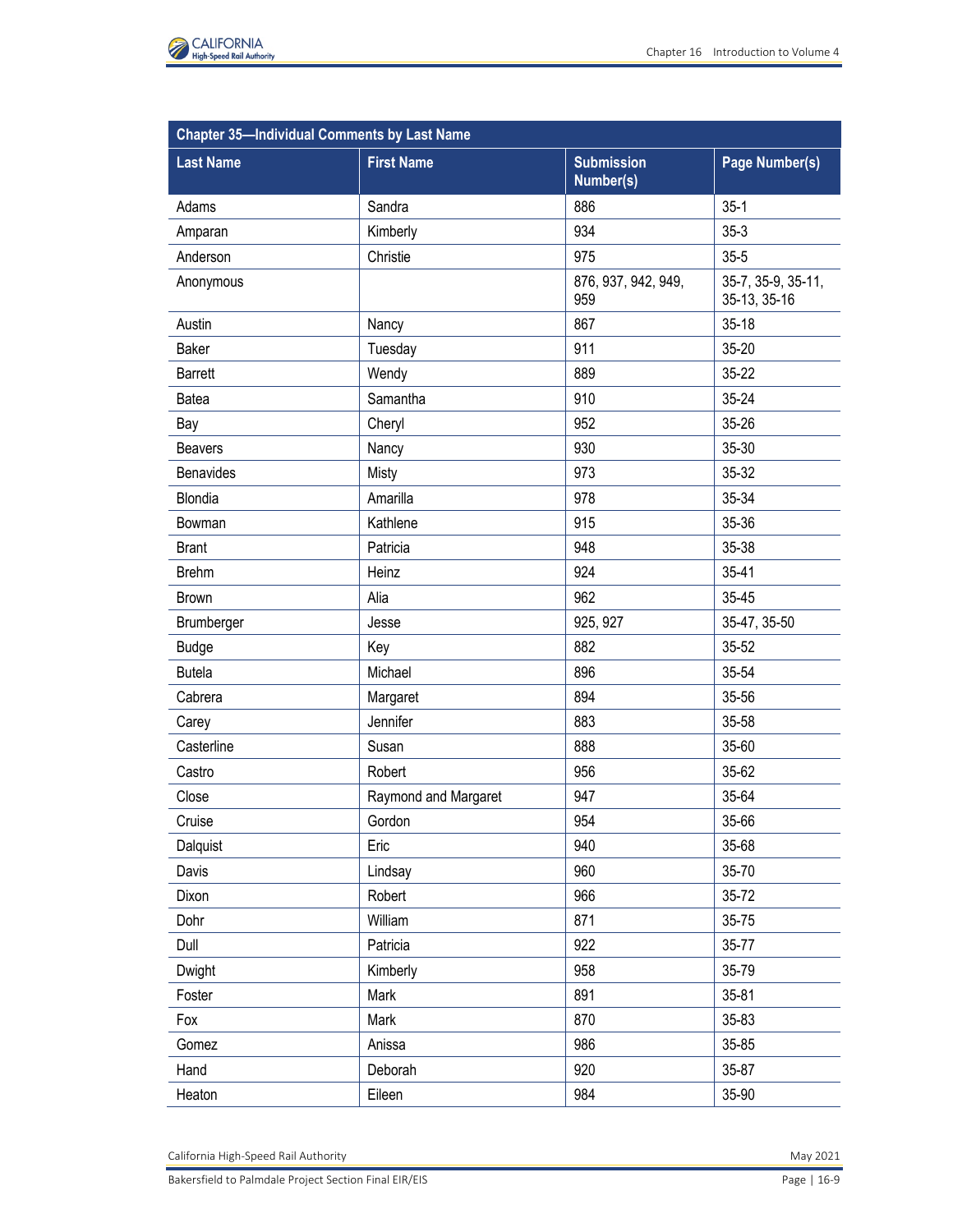

| <b>Chapter 35-Individual Comments by Last Name</b> |                   |                                |                           |
|----------------------------------------------------|-------------------|--------------------------------|---------------------------|
| <b>Last Name</b>                                   | <b>First Name</b> | <b>Submission</b><br>Number(s) | Page Number(s)            |
| Heeter                                             | Jack              | 878                            | 35-92                     |
| Hicks                                              | Kailey            | 963                            | 35-94                     |
| Huecker                                            | Steven            | 974                            | 35-99                     |
| Hunt                                               | William           | 944                            | 35-101                    |
| Inaudible                                          |                   | 892                            | 35-103                    |
| Ingersoll                                          | Caleb             | 884                            | 35-105                    |
| Johnson                                            | Tabitha           | 904                            | 35-107                    |
| Ketcheside                                         | Kelsey            | 898                            | 35-109                    |
| King                                               | Sharon            | 907                            | 35-111                    |
| Kloth                                              | Ray and Margie    | 923                            | 35-113                    |
| Knox                                               | Kelsey            | 961                            | 35-115                    |
| Larson                                             | Tina              | 985                            | 35-117                    |
| Lazaro                                             | Helena            | 877                            | 35-120                    |
| Lindsey                                            | Monica            | 955                            | 35-122                    |
| Loera                                              | Judy              | 945                            | 35-124                    |
| Martinez                                           | Monico            | 890                            | 35-126                    |
| Matt                                               | Patricia          | 885                            | 35-128                    |
| McBride                                            | Madison           | 906                            | 35-130                    |
| McCarthy                                           | Lynndee           | 976                            | 35-132                    |
| McDermott                                          | Linda             | 919                            | 35-134                    |
| McIntyre                                           | Carolyn           | 939                            | 35-136                    |
| Mel                                                | Tracy             | 931                            | 35-138                    |
| Melvill                                            | Sally             | 895                            | 35-140                    |
| Michael                                            | Tiffany           | 977                            | 35-142                    |
| Miles                                              | Jenny             | 936                            | 35-144                    |
| Mullenax                                           | Alex              | 899                            | 35-146                    |
| Naber                                              | Dale              | 926                            | 35-148                    |
| Norman                                             | Terry             | 905                            | 35-150                    |
| Odneal                                             | Robyn             | 957                            | 35-153                    |
| Ormond                                             | Leslie            | 897                            | 35-154                    |
| Palmer                                             | Diana             | 873, 875, 929                  | 35-157, 35-160,<br>35-162 |
| Phillips                                           | Jeanine           | 964                            | 35-166                    |
| Phillips                                           | Scott             | 965                            | 35-168                    |
| Pratt                                              | Dave              | 938                            | 35-170                    |
| Puffer                                             | Michael           | 887                            | 35-172                    |
| Rieck                                              | June              | 912                            | 35-174                    |

May 2021 California High-Speed Rail Authority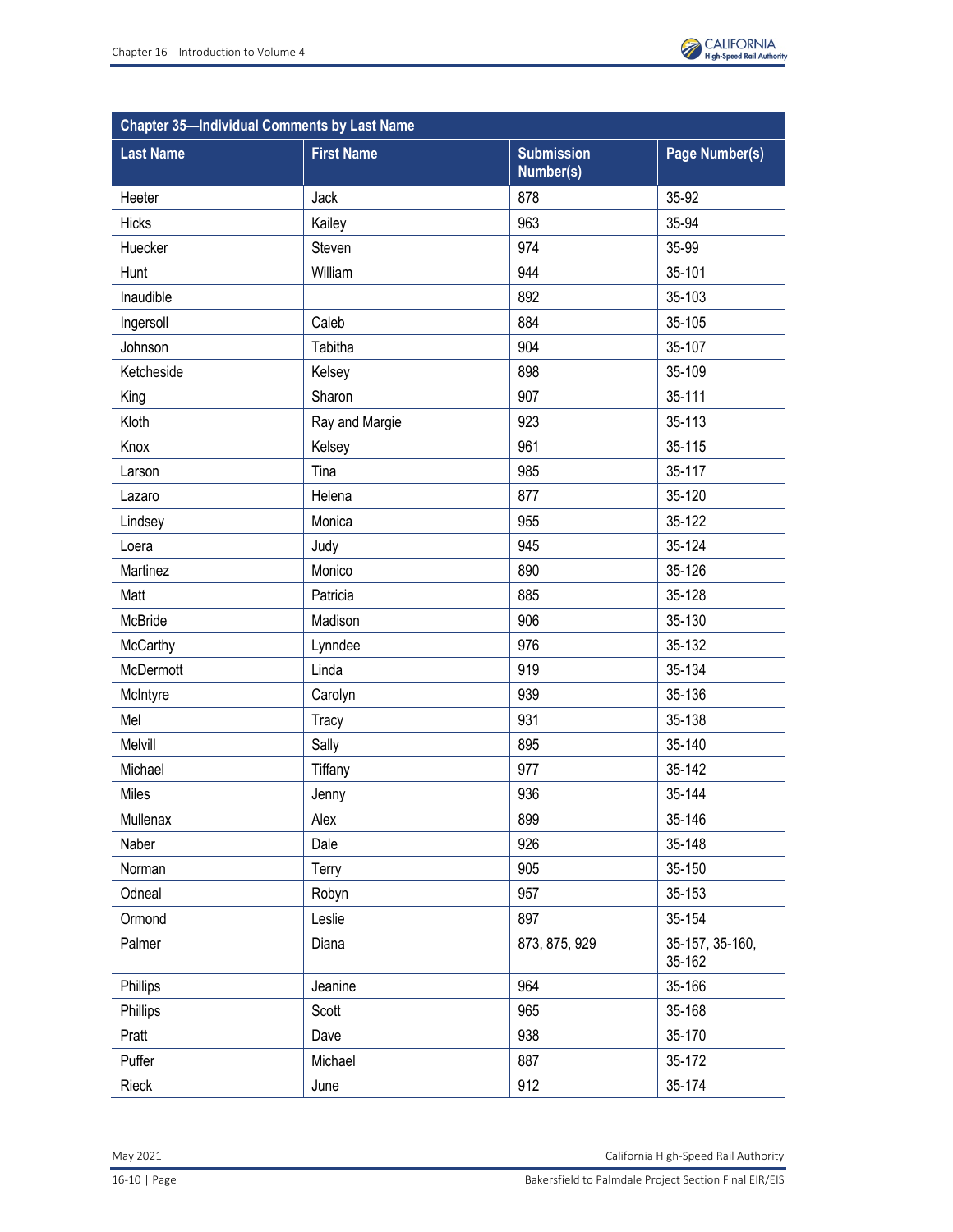

| <b>Chapter 35-Individual Comments by Last Name</b> |                   |                                |                |
|----------------------------------------------------|-------------------|--------------------------------|----------------|
| <b>Last Name</b>                                   | <b>First Name</b> | <b>Submission</b><br>Number(s) | Page Number(s) |
| Rodgers                                            | Emily             | 935                            | 35-176         |
| Scott                                              | Randall           | 972                            | 35-178         |
| Smith                                              | Nell              | 941                            | 35-180         |
| Stegall                                            | David             | 916                            | 35-182         |
| Toldson                                            | Angel             | 893                            | 35-184         |
| Van Loon                                           | Morgan            | 980                            | 35-186         |
| Wade                                               | Michael           | 943                            | 35-188         |
| Warner                                             | Margo             | 932                            | 35-190         |
| Wetzel                                             | Tyler             | 933                            | 35-192         |
| Wilson                                             | Joyce             | 918                            | 35-194         |
| Worrell                                            | Vikki and Mike    | 900, 901                       | 35-196, 35-198 |